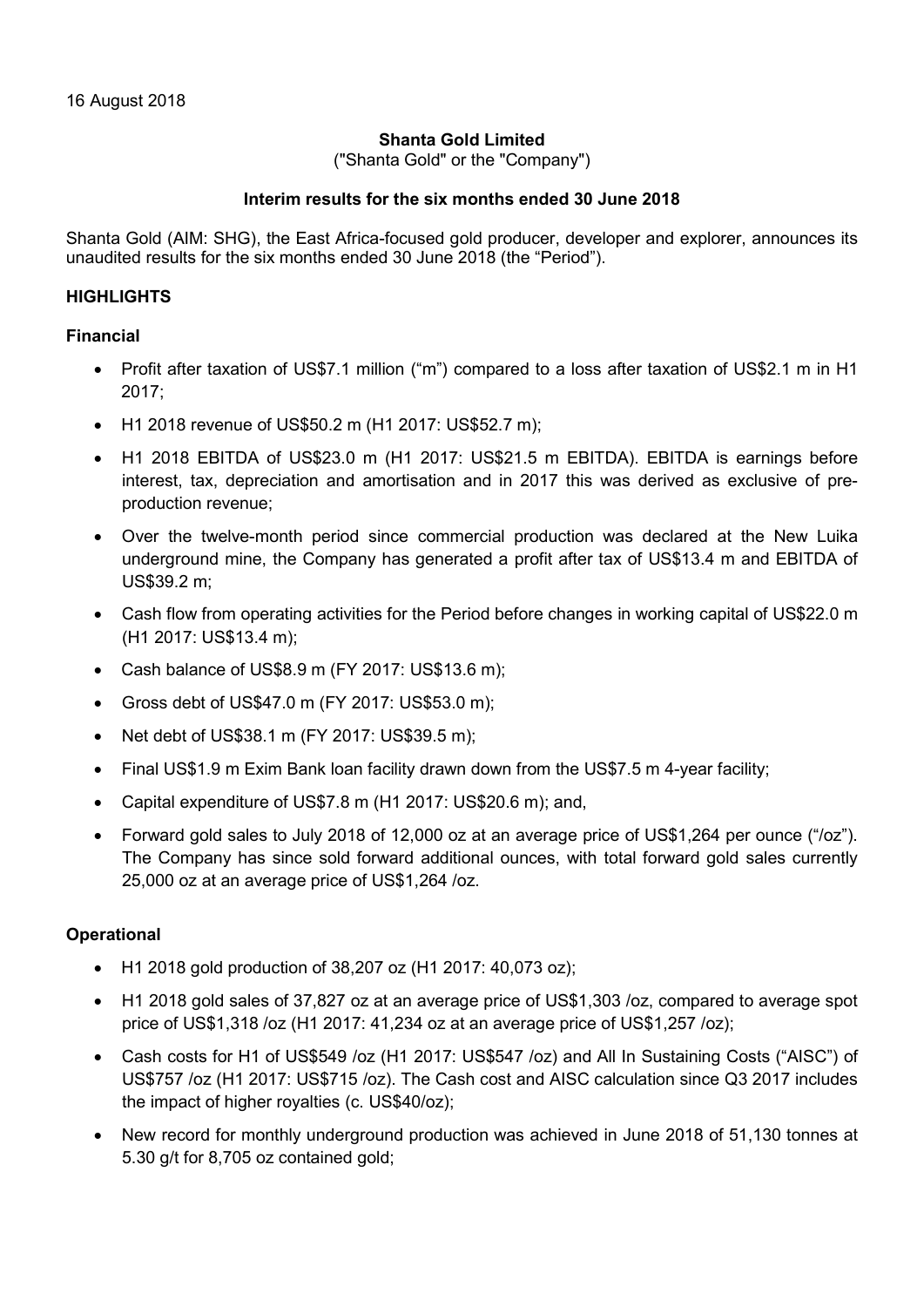- Annual guidance reiterated for 2018 of 82,000 88,000 oz;
- AISC guidance maintained at US\$680 US\$730 /oz; and,
- No lost time injuries during the Period.

### Development and Exploration

- Two phases of Singida exploration drilling results announced with encouraging intersections;
- Planning completed for ground geophysical work ("IP") at Singida expected to take place at the end of Q3;
- Phase 1 underground drilling at Bauhinia Creek completed in early Q3 2018 confirming the extension of high-grade mineralisation to the east of Bauhinia Creek and adjacent to the existing underground mine;
- Decision to bring the Ilunga underground mine into production earlier with first production expected in mid-2019 instead of late 2020. The resequencing increases project Net Present Value and overall production flexibility; and,
- Targeted trenching programmes around New Luika Gold Mine ("NLGM") have resumed.

## Cost savings initiative update

- US\$7.2 m of recurring cost reductions achieved since cost optimisation initiatives announced in September 2017, improving the cost base by approximately US\$85 /oz in less than twelve months;
- US\$2.1 m of this was identified in the Period and executed three months ahead of schedule in early July 2018, equivalent to approximately US\$25 /oz; and,
- Cash costs reduced by approximately 11% to US\$505 /oz in the second quarter of the Period, compared to the average of the preceding 4 quarters, which was US\$566 /oz.

## **Corporate**

 The Company agreed to a partial buyback of 33.33% of the Convertible Loan Notes held by third parties (the "Notes") in April 2019 at par value, and to extend the remaining Notes to April 2020.

### Eric Zurrin, Chief Executive Officer, commented:

"I'm delighted to report a profit after tax for the period of US\$7.1 m in today's H1 2018 results. In the same period last year, we recorded a loss after tax of US\$2.1 m, showing the positive impact that our stringent cost focus strategy is having on the Company for its shareholders."

"Operationally, we are doing very well at New Luika - we achieved a record monthly underground production in June and importantly remain on track to achieve our annual production guidance for the year of 82,000 – 88,000 oz."

"In addition to a strong operational performance and with a vision to increase our mine life, we have achieved a number of exploration successes in the first half of this year. At New Luika, we completed Phase 1 underground drilling at Bauhinia Creek, confirming the extension of high-grade mineralisation adjacent to our existing underground operation. At our second asset, Singida, we also announced two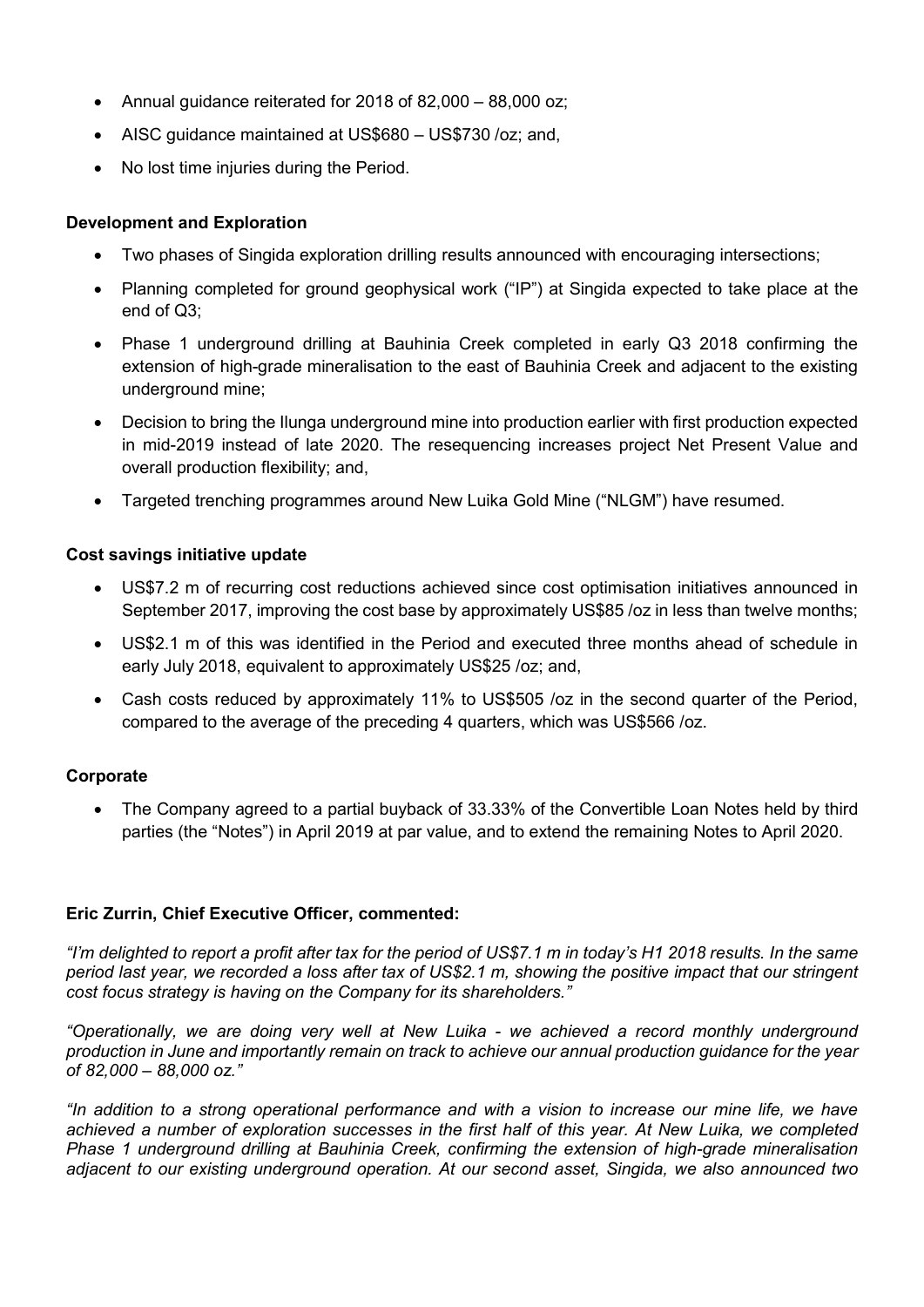phases of exploration drilling results with encouraging intersections and I look forward to providing further updates on the project in the second half of the year."

Enquiries:

| <b>Shanta Gold Limited</b><br>Eric Zurrin (CEO)<br>Luke Leslie (CFO)                                             | +255 (0) 22 292 5148  |
|------------------------------------------------------------------------------------------------------------------|-----------------------|
| <b>Nominated Adviser and Broker</b><br><b>Numis Securities Limited</b><br>Paul Gillam / John Prior / James Black | +44 (0)20 7260 0000   |
| <b>Financial Public Relations</b><br>Tavistock<br>Charles Vivian / Barnaby Hayward / Gareth Tredway              | +44 (0) 20 79 20 3150 |

### About Shanta Gold

Shanta Gold is an East Africa-focused gold producer, developer and explorer. It currently has defined ore resources on the New Luika project in Tanzania and holds exploration licenses covering approximately 1,500km<sup>2</sup> in the country. Shanta's flagship New Luika Gold Mine commenced production in 2012 and produced 79,585 ounces in 2017. The Company has been admitted to trading on London's AIM and has approximately 779 m shares in issue. For further information please visit: www.shantagold.com.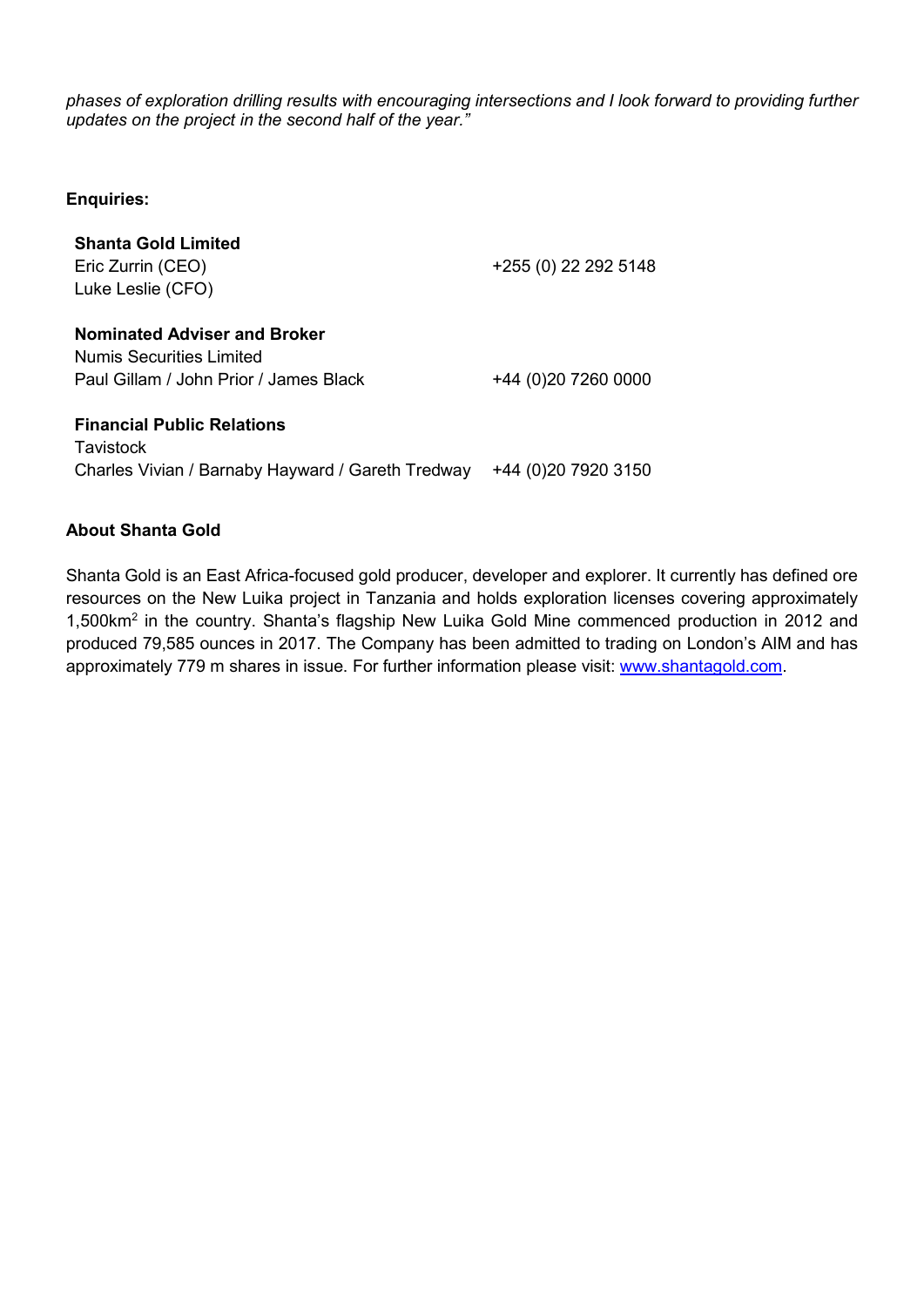## Financial and Operational

Revenue for the Period of US\$50.2 m was generated predominantly from the sales of 37,827 oz of gold at an average price of US\$1,303 /oz. Revenue for H1 2018 was 4.7% lower than for H1 2017 reflecting lower gold sales. The lower gold production volumes in H1 2018 were expected and 2018 gold production guidance of 82,000 – 88,000 oz has been reiterated. Sales volumes and average gold price for H1 2017 were 41,234 oz and US\$1,257 /oz respectively. The gain on non-hedge derivatives amounted to US\$0.3 m (H1 2017: loss of US\$0.7 m).

Cost of sales for the Period amounted to US\$34.1 m, down 22.6% from H1 2017. This is despite a 20% increase in depreciation compared to H1 2017, due to the completion of assets under construction which have subsequently become depreciable, and follows the execution of cost saving initiatives outlined by management in September 2017.

EBITDA for H1 2018 was US\$23.0 m up from US\$21.5 m in H1 2017. This was achieved despite fewer ounces being sold in H1 2018 and increased royalty charges brought into effect in H2 2017.

Administration and exploration expenditure amounted to US\$4.6 m, slightly higher than US\$4.2 m in H1 2017 driven by increased depreciation and foreign exchange losses realised in the Period. An operating profit of US\$11.8 m was recorded, an increase of US\$8.0 m from H1 2017.

Net finance costs amounted to US\$3.4 m (H1 2017: US\$4.4 m), predominantly lower due to the accounting for the Silver Stream liability which was subject to a higher fair value uplift in H1 2017.

The profit before tax of US\$8.4 m is a significant improvement from the loss before tax of US\$0.6 m in H1 2017 reflecting the improved cost structure under which the Company is now operating. The profit after tax for the Period amounted to US\$7.1 m (H1 2017: loss after tax of US\$2.1 m), giving a basic earning per share of US\$0.918 cents (H1 2017: loss per share of US\$0.361 cents).

The Company reported an AISC of US\$757 /oz in the Period, higher than US\$715 /oz in H1 2017. This increase reflects the transition to underground mining, with first commercial production declared in June 2017, and includes the impact of higher royalties (c. US\$40/oz) brought into effect in H2 2017. Development costs at the Bauhinia Creek and Luika underground operations are not included in AISC. Cash costs for the Period amounted to US\$549 /oz, marginally up from US\$547 /oz in H1 2017.

## Financial Position

Total liabilities decreased by US\$8.0 m in the Period, largely driven by repayment of loans and borrowings which decreased by US\$6.5 m. Gross debt decreased from US\$53.0 m at 31 December 2017 to US\$47.0 m. Net debt decreased by US\$1.4 m to US\$38.1 m, with cash amounting to US\$8.9 m at the end of the Period.

At 30 June 2018, inventories amounted to US\$23.1 m, up from US\$19.5 m at 31 December 2017. The volume of ore held on the stockpile increased by over 40% (equal to US\$3.1 m) in the last three months of the Period as focus was directed toward increasing mill feed flexibility in advance of standing down the open pit mining fleet.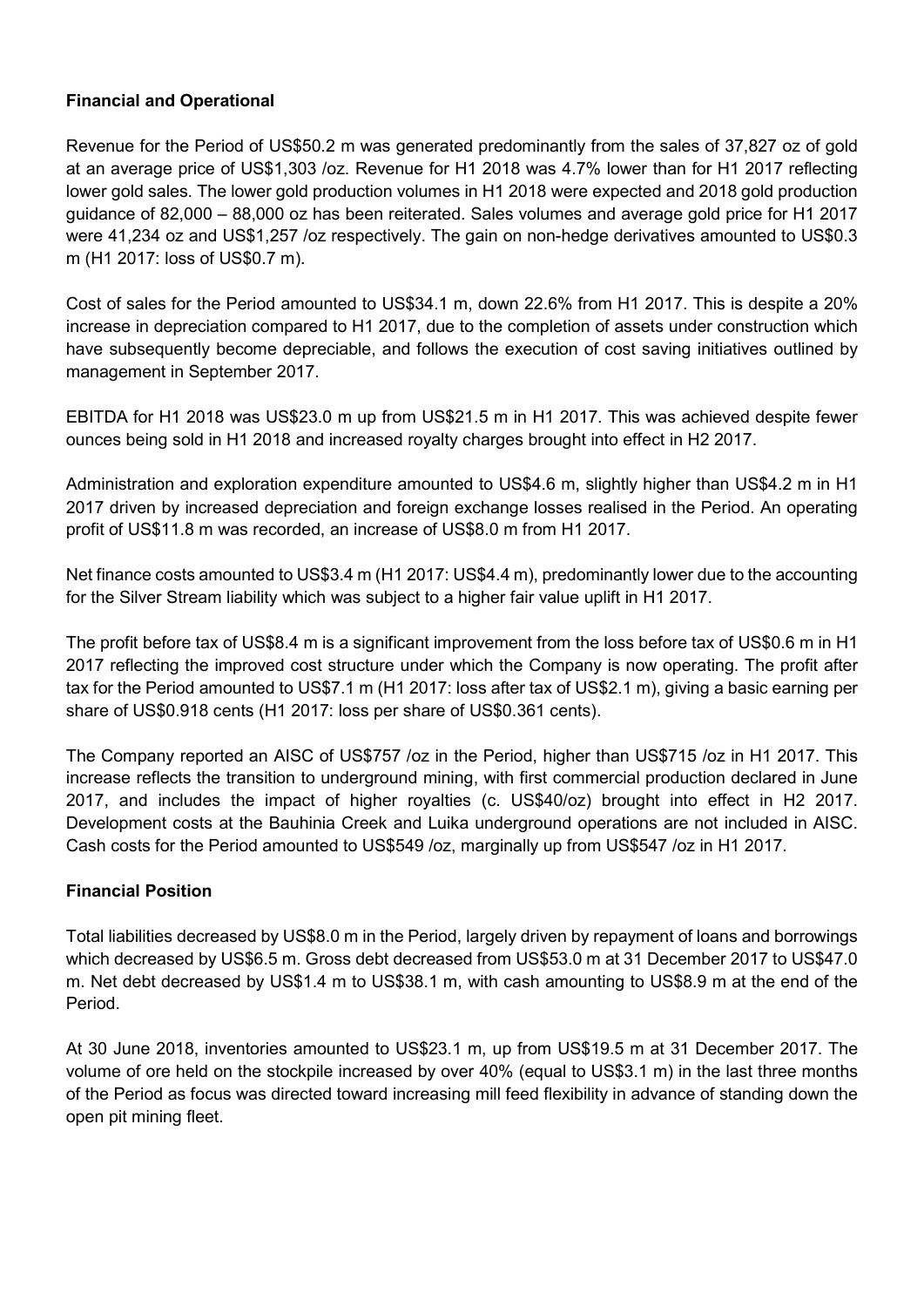Total assets excluding cash balances increased from US\$171.3 m at 31 December 2017 to US\$175.2 m, due mainly to additional capital development of the underground operation at NLGM and an increase in VAT receivable.

## Cash flow

Gold production and grade in the Period was lower than H1 2017, partially offset by a higher average selling price in the Period. Capital expenditure amounted to US\$7.8 m, primarily being capitalised mining development costs.

Cash generated from operations before working capital was US\$22.0 m. Working capital increased by US\$9.5 m, driven predominantly by an increase in VAT receivable, an increase in volume of ore held on the Run of Mine stockpile and a decrease in payables. The cash balance at 30 June 2018 was US\$8.9 m, down from US\$13.6 m at 31 December 2017. Net debt at the Period end amounted to US\$38.1 m (FY 2017: US\$39.5 m).

During the Period, the final US\$1.9 m tranche of the US\$7.5 m financing agreed with Exim Bank Tanzania in May 2017 was disbursed to the Company.

No VAT was returned to Shanta during the Period. At the end of June 2018, the VAT receivable was US\$17.9 m (converted from Tanzanian Shillings at June 30<sup>th</sup> closing rate). The most recent VAT refund was received in November 2017 and amounted to US\$3.4 m, comprising US\$1.9 m offset against corporate taxes payable in 2016 and 2017 and a cash payment to the Company of US\$1.5 m.

### Development and Exploration

The Company incurred exploration costs of US\$0.8 m in the Period (H1 2017: US\$1.0 m). This included the cost of drilling at both Bauhinia Creek at NLGM and at Singida.

The Company announced an updated JORC compliant Mineral Resource Estimate at Singida in early June which showed an increase in Measured & Indicated ("M&I") resources to 5.71 Mt of gold at 2.08 g/t for 381,000 oz of gold. This also included a 56% increase in Measured resource.

The Singida Mineral Resource incorporates three mining licences and is based on seven shear zone related gold deposits with a combined strike length of 4.9 km. Only two of the seven targets within the Project mining licences were tested during these drilling campaigns with encouraging mineralized drilling intersections achieved.

Drilling results from exploration core drilling carried out at Bauhania Creek were announced in July 2018.

The decision has been made to accelerate the start of mining at the Ilunga underground mine. Ore production is due to commence in mid-2019, rather than late 2020 and will enhance project NPV and increase production flexibility by contributing a third source of high grade underground ore feed. There is unexplored potential below the existing mineral reserves at depth and this is expected to be tested within the next 18-24 months.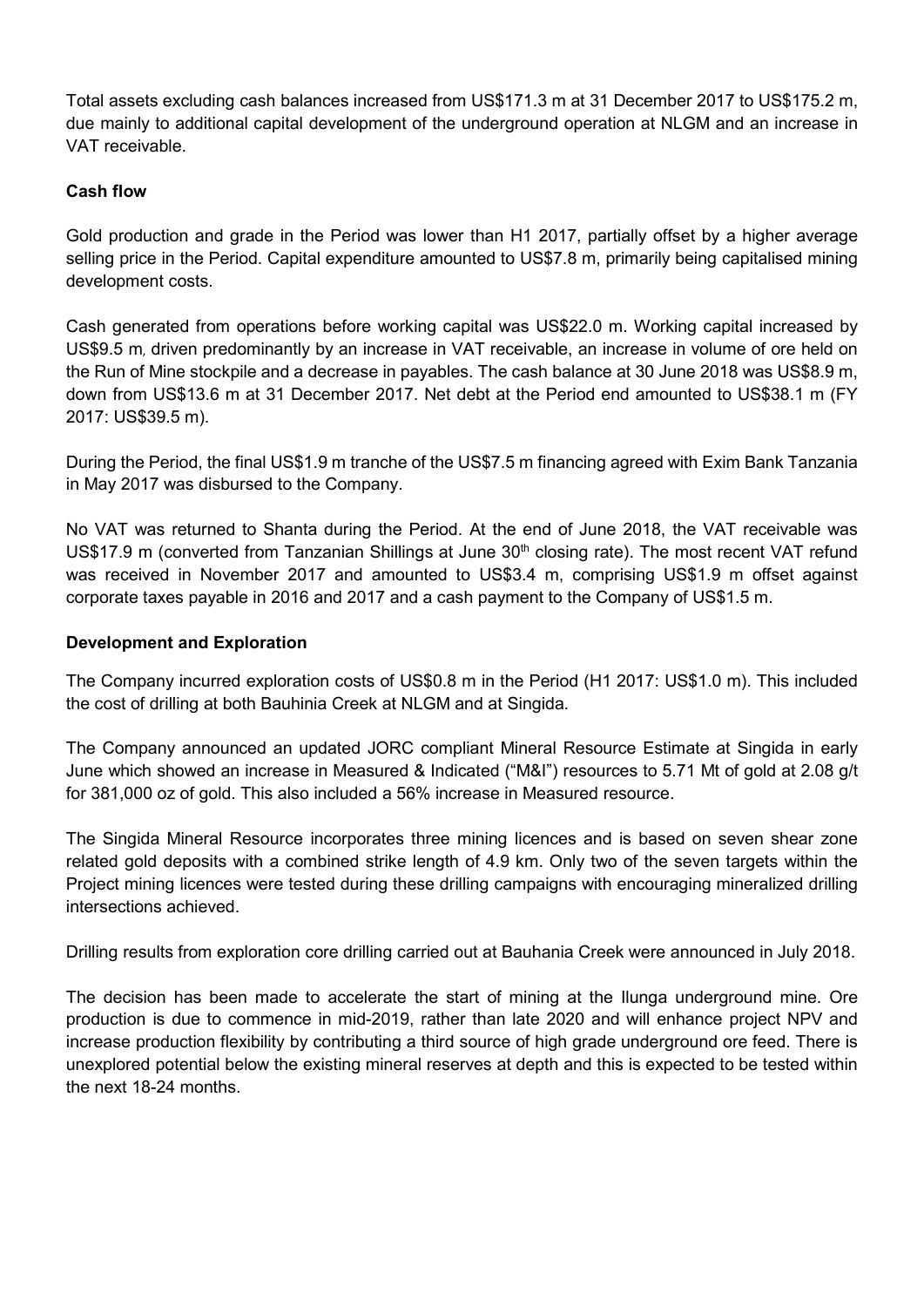## Cost Savings

Since announcing its target to reduce annualised costs by a further US\$2 m in January 2018 the Company achieved US\$2.1 m of recurring cost reductions, taking the total annualised cost reductions achieved to US\$7.2 m compared to those prior to commencing its core initiatives announced in September 2017.

## Corporate

The Company has maintained a prudent hedging policy and was able to realise an average price of US\$1,303 /oz in the period. As at 30 June 2018, 12,000 oz had been sold forward to July 2018 at an average price of US\$1,264 /oz. The Company has since sold forward additional ounces, with total forward gold sales currently 25,000 oz at an average price of US\$1,264 /oz.

The Company has agreed to repurchase 33.33% of the Convertible Loan Notes currently held by third parties, at par, through a subsidiary of the Company (Shamba Limited), and to extend the maturity of the Loan Notes to April 2020. This arrangement will provide the Company with increased flexibility to develop Ilunga, conduct exploration at NLGM and to identify targets close to the mine.

## **Outlook**

As previously communicated in the Q2 2018 Production and Operational Update, 19 July 2018, total gold production and AISC for 2018 are expected to remain within guidance of 82,000 – 88,000 oz and US\$680 – 730 /oz respectively.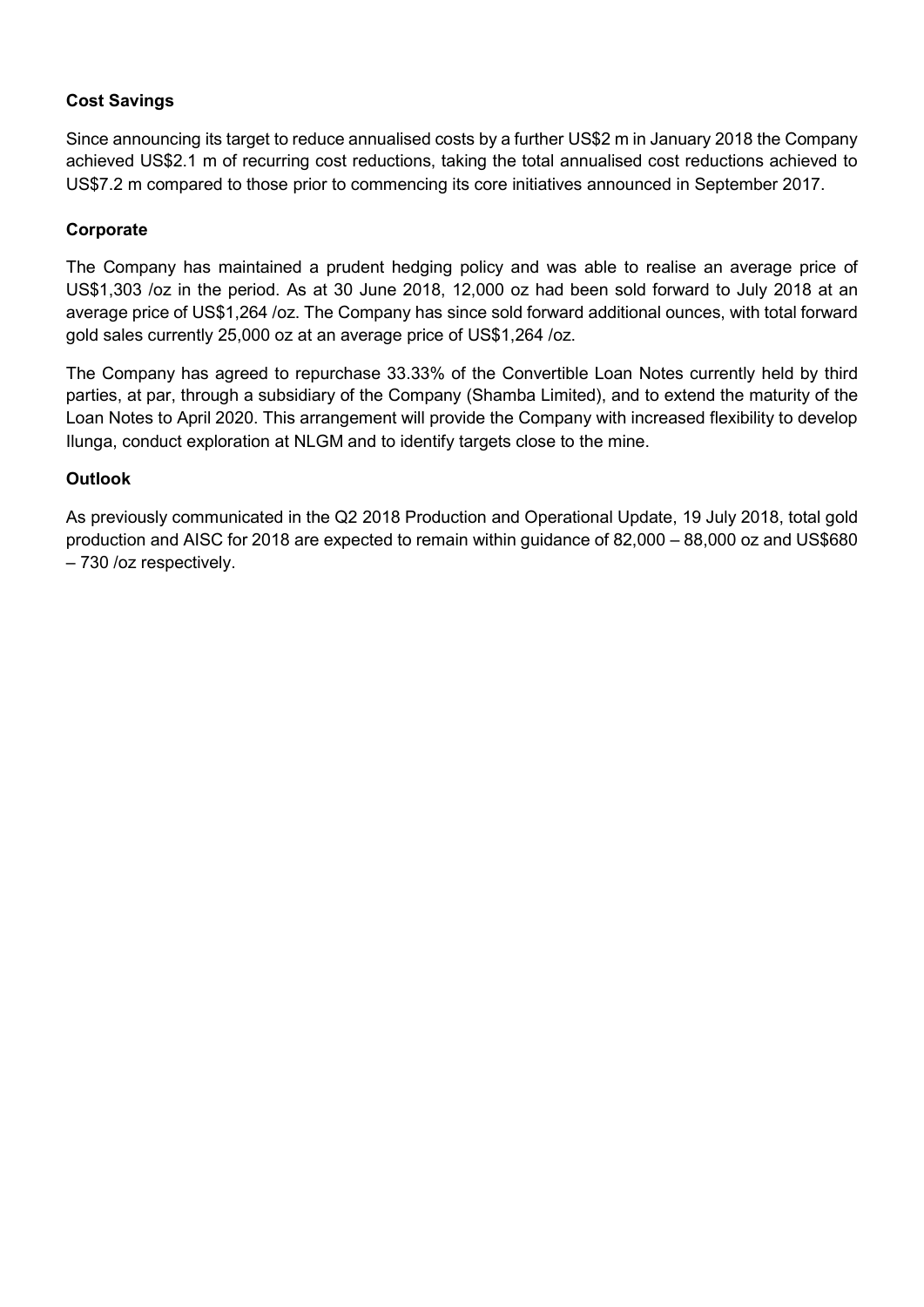## Consolidated Statement of Comprehensive Income for the six months ended 30 June 2018

|                                                                                                                                                                                                                                                 |             | 6 months         | 6 months         | Year            |
|-------------------------------------------------------------------------------------------------------------------------------------------------------------------------------------------------------------------------------------------------|-------------|------------------|------------------|-----------------|
|                                                                                                                                                                                                                                                 |             | ended            | ended            | ended           |
|                                                                                                                                                                                                                                                 |             | 30-Jun-18        | 30-Jun-17        | 31-Dec-17       |
|                                                                                                                                                                                                                                                 |             | <b>US\$'000</b>  | <b>US\$'000</b>  | <b>US\$'000</b> |
|                                                                                                                                                                                                                                                 | <b>Note</b> | <b>Unaudited</b> | <b>Unaudited</b> | <b>Audited</b>  |
| <b>Revenue</b>                                                                                                                                                                                                                                  |             | 50,244           | 52,746           | 103,353         |
| Gain / (Loss) on non-hedge derivatives                                                                                                                                                                                                          |             | 276              | (722)            | (1,623)         |
| <b>Cost of sales</b>                                                                                                                                                                                                                            |             | (34,087)         | (44, 041)        | (82, 447)       |
| <b>Gross profit</b>                                                                                                                                                                                                                             |             | 16,433           | 7,983            | 19,283          |
| Administration expenses                                                                                                                                                                                                                         |             | (3,805)          | (3,206)          | (6,646)         |
| Exploration and evaluation costs                                                                                                                                                                                                                |             | (799)            | (1,000)          | (1,630)         |
| <b>Operating profit</b>                                                                                                                                                                                                                         |             | 11,829           | 3,777            | 11,007          |
| Finance income                                                                                                                                                                                                                                  |             | 38               | 26               | 77              |
| Finance expense                                                                                                                                                                                                                                 |             | (3,421)          | (4, 452)         | (7, 539)        |
| Profit / (loss) before taxation                                                                                                                                                                                                                 |             | 8,446            | (649)            | 3,545           |
| <b>Taxation</b>                                                                                                                                                                                                                                 |             | (1, 337)         | (1, 494)         | 615             |
| Profit / (loss) for the Period / year attributable<br>to equity holders of the parent company                                                                                                                                                   |             | 7,109            | (2, 143)         | 4,160           |
| Profit (loss) after taxation                                                                                                                                                                                                                    |             | 7,109            | (2, 143)         | 4,160           |
| Other comprehensive income:<br>Exchange differences on translating subsidiary<br>which can subsequently be reclassified to profit or<br>loss<br>Total comprehensive income / (loss)<br>attributable to equity shareholders of parent<br>company |             | (3)<br>7,106     | (2, 143)         | (9)<br>4,153    |
| Basic earnings / (loss) per share (US\$ cents)                                                                                                                                                                                                  | 3           | 0.918            | (0.361)          | 0.612           |
| Diluted earnings / (loss) per share (US\$ cents)                                                                                                                                                                                                | 3           | 0.916            | (0.361)          | 0.604           |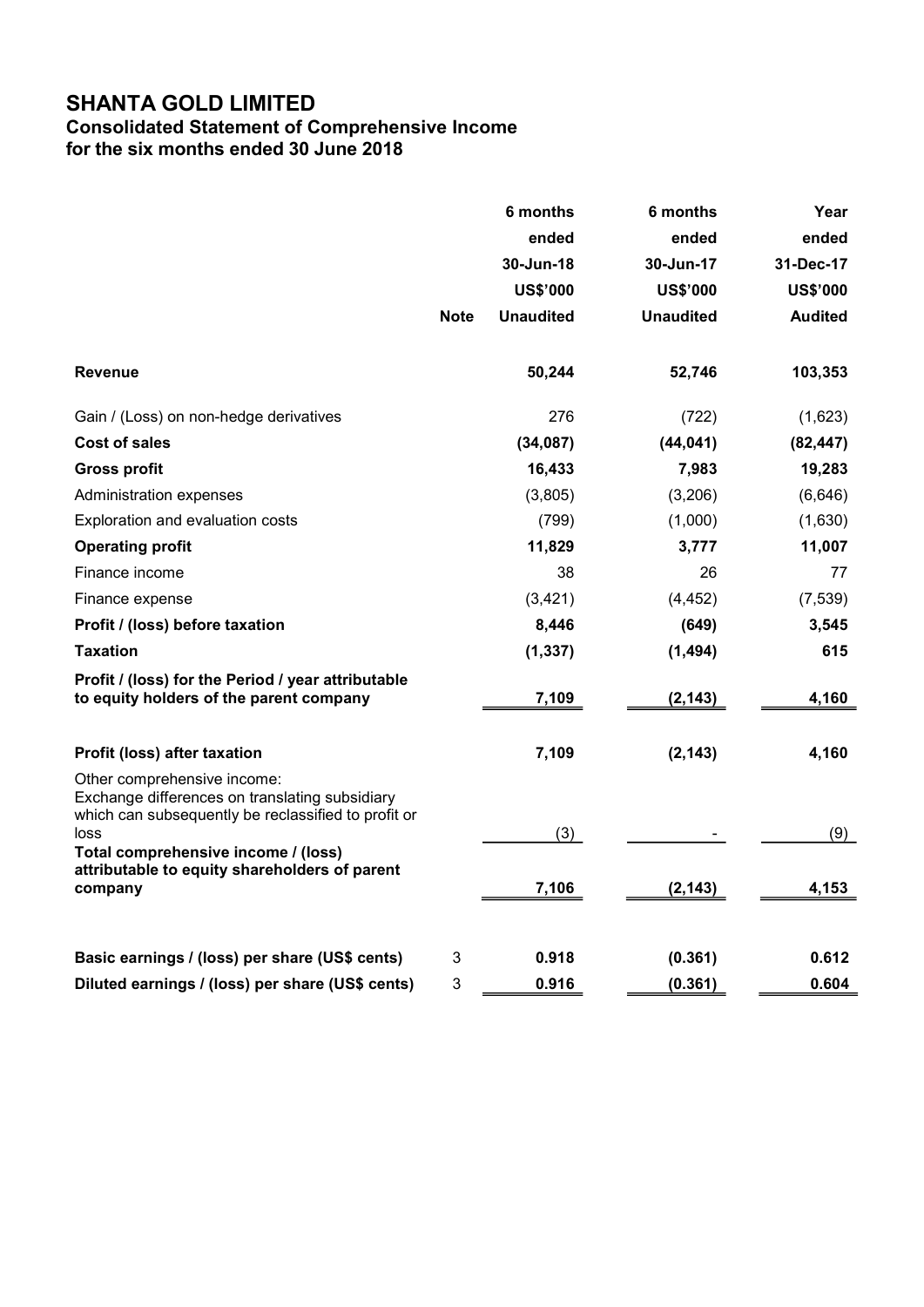## Consolidated Statement of Financial Position As at period ended 30 June 2018

|                                                          | <b>Note</b> | 30-Jun<br>2018<br><b>US\$'000</b><br><b>Unaudited</b> | 30-Jun<br>2017<br><b>US\$'000</b><br><b>Unaudited</b> | 31-Dec<br>2017<br><b>US\$'000</b><br><b>Audited</b> |
|----------------------------------------------------------|-------------|-------------------------------------------------------|-------------------------------------------------------|-----------------------------------------------------|
|                                                          |             |                                                       |                                                       |                                                     |
| <b>Non-current assets</b>                                |             |                                                       |                                                       |                                                     |
| Intangible assets                                        |             | 23,281                                                | 23,250                                                | 23,284                                              |
| Property, Plant and Equipment                            |             | 104,997                                               | 100,295                                               | 108,528                                             |
| <b>Total non-current assets</b><br><b>Current assets</b> |             | 128,278                                               | 123,545                                               | 131,812                                             |
| Inventories                                              |             |                                                       |                                                       |                                                     |
| Trade and other receivables                              |             | 23,053                                                | 20,480                                                | 19,533                                              |
|                                                          |             | 21,408                                                | 18,856                                                | 17,752<br>338                                       |
| Income tax receivable                                    |             |                                                       |                                                       |                                                     |
| <b>Restricted Cash</b><br>Cash and cash equivalents      |             | 2,500                                                 |                                                       | 1,875                                               |
|                                                          |             | 8,911                                                 | 13,841                                                | 13,551                                              |
| <b>Total current assets</b>                              |             | 55,872                                                | 53,177                                                | 53,049                                              |
| <b>Total assets</b>                                      |             | 184,150                                               | 176,722                                               | 184,861                                             |
| <b>Capital and reserves</b>                              |             |                                                       |                                                       |                                                     |
| Share capital and premium                                |             | 157,784                                               | 156,989                                               | 157,268                                             |
| Share option reserve                                     |             | 545                                                   | 2,223                                                 | 1,037                                               |
| Convertible loan note reserve                            |             | 5,374                                                 | 5,374                                                 | 5,374                                               |
| Shares to be issued                                      |             | 66                                                    | 60                                                    | 512                                                 |
| <b>Translation reserve</b>                               |             | 451                                                   | 463                                                   | 454                                                 |
| Retained deficit                                         |             | (60, 564)                                             | (75, 595)                                             | (68,240)                                            |
| <b>Total equity</b>                                      |             | 103,656                                               | 89,514                                                | 96,405                                              |
| <b>Non-Current liabilities</b>                           |             |                                                       |                                                       |                                                     |
| Loans and borrowings                                     | 4           | 20,411                                                | 30,142                                                | 27,132                                              |
| Convertible loan notes                                   |             | 10,054                                                | 14,431                                                | 14,843                                              |
| Decommissioning provision                                |             | 8,441                                                 | 7,791                                                 | 8,099                                               |
| Deferred taxation                                        |             | 5,944                                                 | 9,556                                                 | 6,320                                               |
| <b>Total non-current liabilities</b>                     |             | 44,850                                                | 61,920                                                | 56,394                                              |
| <b>Current liabilities</b>                               |             |                                                       |                                                       |                                                     |
| Trade payables and accruals                              |             | 11,396                                                | 8,084                                                 | 13,977                                              |
| Loans and borrowings                                     | 4           | 18,352                                                | 16,047                                                | 18,085                                              |
| Convertible loan notes                                   |             | 5,000                                                 |                                                       |                                                     |
| Income tax payable                                       |             | 896                                                   | 1,157                                                 |                                                     |
| <b>Total current liabilities</b>                         |             | 35,644                                                | 25,288                                                | 32,062                                              |
| <b>Total liabilities</b>                                 |             | 80,494                                                | 87,208                                                | 88,456                                              |
| <b>Total equity and liabilities</b>                      |             | 184,150                                               | 176,722                                               | 184,861                                             |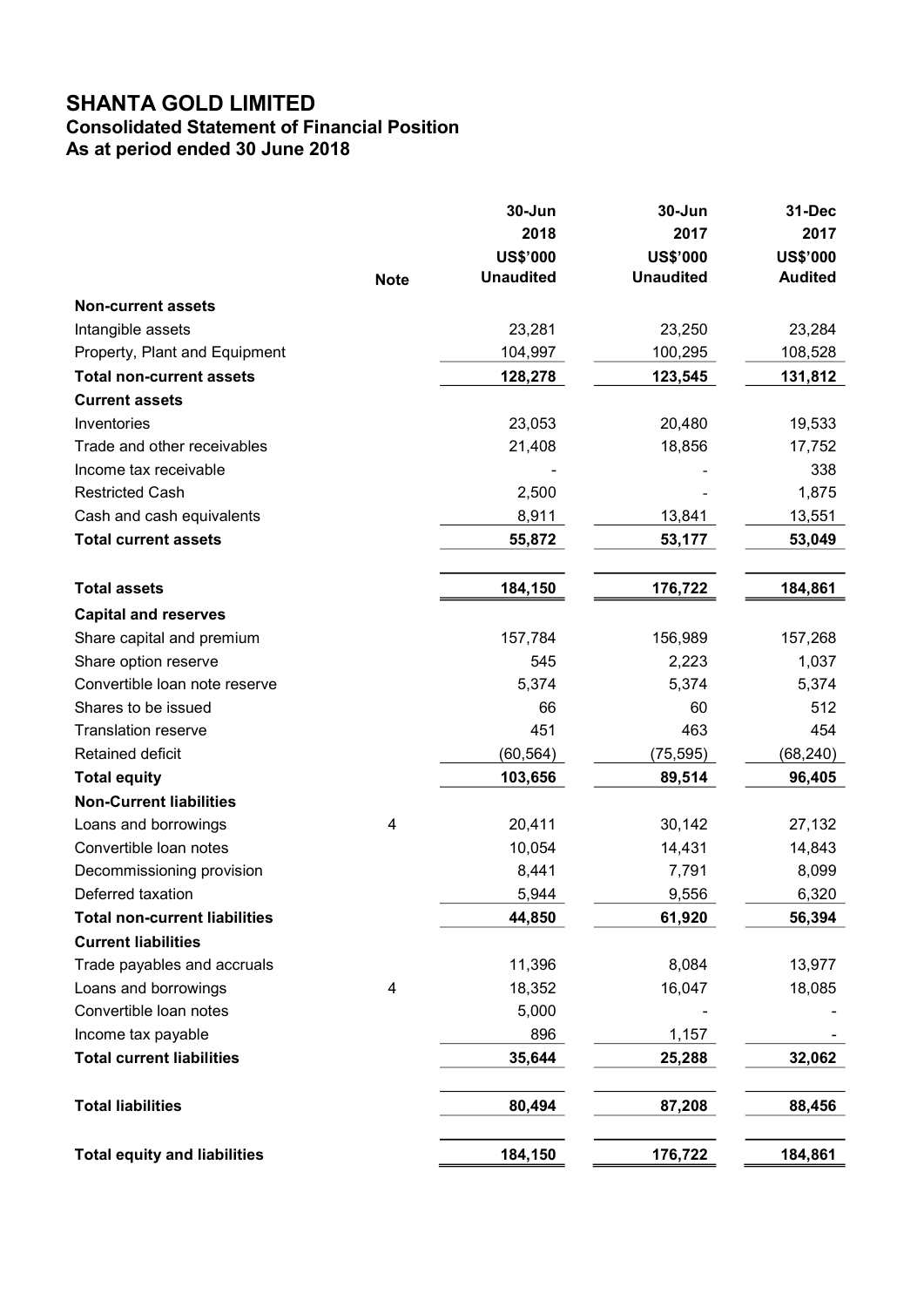## SHANTA GOLD LIMITED Consolidated Statement of Changes in Equity for the six months ended 30 June 2018

|                                   | <b>Share</b><br><b>Capital</b> | <b>Share</b><br>Premium | <b>Share Option</b><br><b>Reserve</b> | <b>Convertible</b><br><b>Debt Reserve</b> | <b>Translation</b><br><b>Reserve</b> | Shares to be<br><b>Issued Reserve</b> | <b>Retained</b><br><b>Deficit</b> | <b>Total</b>    |
|-----------------------------------|--------------------------------|-------------------------|---------------------------------------|-------------------------------------------|--------------------------------------|---------------------------------------|-----------------------------------|-----------------|
|                                   |                                |                         |                                       |                                           |                                      |                                       |                                   | <b>Equity</b>   |
|                                   | <b>US\$'000</b>                | <b>US\$'000</b>         | <b>US\$'000</b>                       | <b>US\$'000</b>                           | <b>US\$'000</b>                      | <b>US\$'000</b>                       | <b>US\$'000</b>                   | <b>US\$'000</b> |
| At 1 January 2018                 | 116                            | 157,152                 | 1,037                                 | 5,374                                     | 454                                  | 512                                   | (68, 240)                         | 96,405          |
| Profit for the Period             |                                |                         |                                       |                                           |                                      |                                       | 7,109                             | 7,109           |
| Other comprehensive income for    |                                |                         |                                       |                                           |                                      |                                       |                                   |                 |
| the Period                        |                                |                         |                                       |                                           | (3)                                  |                                       |                                   | (3)             |
| Share based payments              |                                | 516                     | 13                                    |                                           |                                      | (446)                                 | 62                                | 145             |
| Lapsed options                    |                                |                         | (505)                                 |                                           |                                      |                                       | 505                               |                 |
| At 30 June 2018 (Unaudited)       | 116                            | 157,668                 | 545                                   | 5,374                                     | 451                                  | 66                                    | (60, 564)                         | 103,656         |
| At 1 January 2017                 | 93                             | 143,777                 | 2,248                                 | 5,374                                     | 463                                  | 60                                    | (73, 536)                         | 78,479          |
| (Loss) for the Period             |                                |                         |                                       |                                           |                                      |                                       | (2, 143)                          | (2, 143)        |
| Other comprehensive income for    |                                |                         |                                       |                                           |                                      |                                       |                                   |                 |
| the Period                        |                                |                         |                                       |                                           |                                      |                                       |                                   |                 |
| Shares issued, net of issue costs |                                |                         |                                       |                                           |                                      |                                       |                                   |                 |
| (reclassified)                    | 23                             | 13,096                  |                                       |                                           |                                      |                                       |                                   | 13,119          |
| Share based payments              |                                |                         | 59                                    |                                           |                                      |                                       |                                   | 59              |
| Lapsed options                    |                                |                         | (84)                                  |                                           |                                      |                                       | 84                                |                 |
| At 30 June 2017 (Unaudited)       | 116                            | 156,873                 | 2,223                                 | 5,374                                     | 463                                  | 60                                    | (75, 595)                         | 89,514          |
| At 1 January 2017                 | 93                             | 143,777                 | 2,248                                 | 5,374                                     | 463                                  | 60                                    | (73, 536)                         | 78,479          |
| Profit for the year               |                                |                         |                                       |                                           |                                      |                                       | 4,160                             | 4,160           |
| Other comprehensive income for    |                                |                         |                                       |                                           |                                      |                                       |                                   |                 |
| the year                          |                                |                         |                                       |                                           | (9)                                  |                                       |                                   | (9)             |
| Share based payments              |                                | 75                      | 127                                   |                                           |                                      | 452                                   |                                   | 654             |
| Shares issued, net of issue costs | 23                             | 13,098                  |                                       |                                           |                                      |                                       |                                   | 13,121          |
| <b>Exercised options</b>          |                                | 202                     | (202)                                 |                                           |                                      |                                       |                                   |                 |
| Lapsed options                    |                                |                         | (1, 136)                              |                                           |                                      |                                       | 1,136                             |                 |
| At 31 December 2017 (Audited)     | 116                            | 157,152                 | 1,037                                 | 5,374                                     | 454                                  | 512                                   | (68, 240)                         | 96,405          |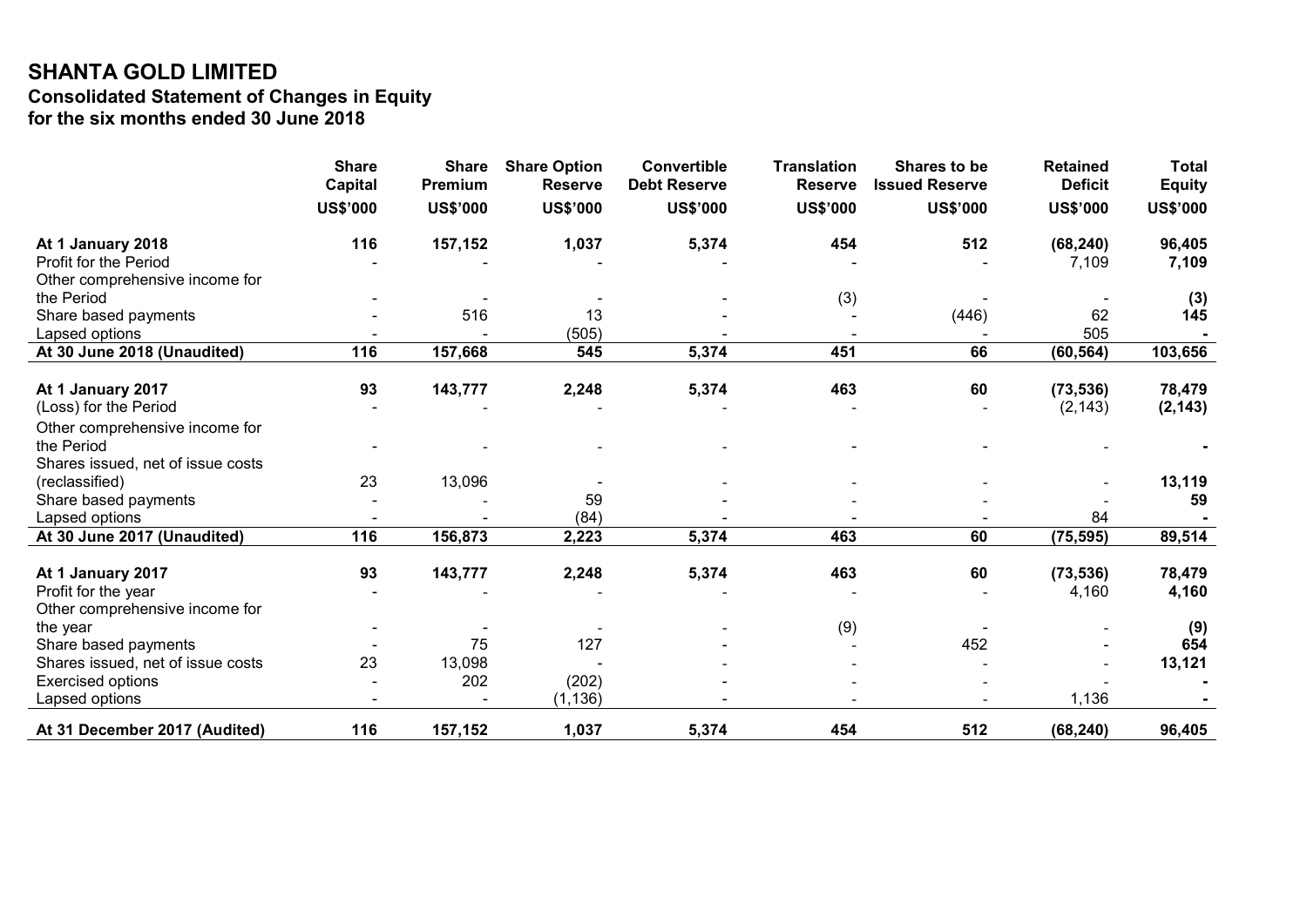# Consolidated Statement of Cash flows

for the six months ended 30 June 2018

|                                                          |             | 6 months                     | 6 months                     | Year                         |
|----------------------------------------------------------|-------------|------------------------------|------------------------------|------------------------------|
|                                                          |             | ended                        | ended                        | ended                        |
|                                                          |             | 30-Jun-18<br><b>US\$'000</b> | 30-Jun-17<br><b>US\$'000</b> | 31-Dec-17<br><b>US\$'000</b> |
|                                                          |             | <b>Unaudited</b>             | <b>Unaudited</b>             | <b>Audited</b>               |
|                                                          | <b>Note</b> |                              |                              |                              |
| Net cash flows from operating activities                 | 5           | 12,073                       | 3,621                        | 34,935                       |
| <b>Investing activities</b>                              |             |                              |                              |                              |
| Purchase of intangible assets                            |             |                              |                              | (47)                         |
| Purchase of mining properties and other                  |             |                              |                              |                              |
| equipment                                                |             | (7, 805)                     | (10, 181)                    | (37, 842)                    |
| Net cash flows used in investing activities              |             | (7, 805)                     | (10, 181)                    | (37, 889)                    |
| <b>Financing activities</b>                              |             |                              |                              |                              |
| Share capital issued (net of expenses)                   |             |                              | 13,119                       | 13,121                       |
| Loans repaid                                             |             | (6, 724)                     | (7,026)                      | (12, 730)                    |
| Equipment loan repaid                                    |             | (1,221)                      | (1, 135)                     | (2, 213)                     |
| Finance lease payments                                   |             | (469)                        | (211)                        | (600)                        |
| Loan interest paid                                       |             | (2,369)                      | (2,356)                      | (4,605)                      |
| Movements in restricted cash                             |             | (625)                        |                              | (1, 875)                     |
| Loans received, net of issue costs                       |             | 2,500                        | 3,065                        | 7,945                        |
| Equipment loan received                                  |             |                              |                              | 2,487                        |
| Net cash flows (used in) / from financing<br>activities  |             | (8,908)                      | 5,456                        | 1,560                        |
| Net decrease in cash and cash equivalents                |             | (4,640)                      | (1, 104)                     | (1, 394)                     |
| Cash and cash equivalents at beginning of<br>Period/year |             | 13,551                       | 14,945                       | 14,945                       |
| Cash and cash equivalents at end of<br>Period/year       |             | 8,911                        | 13,841                       | 13,551                       |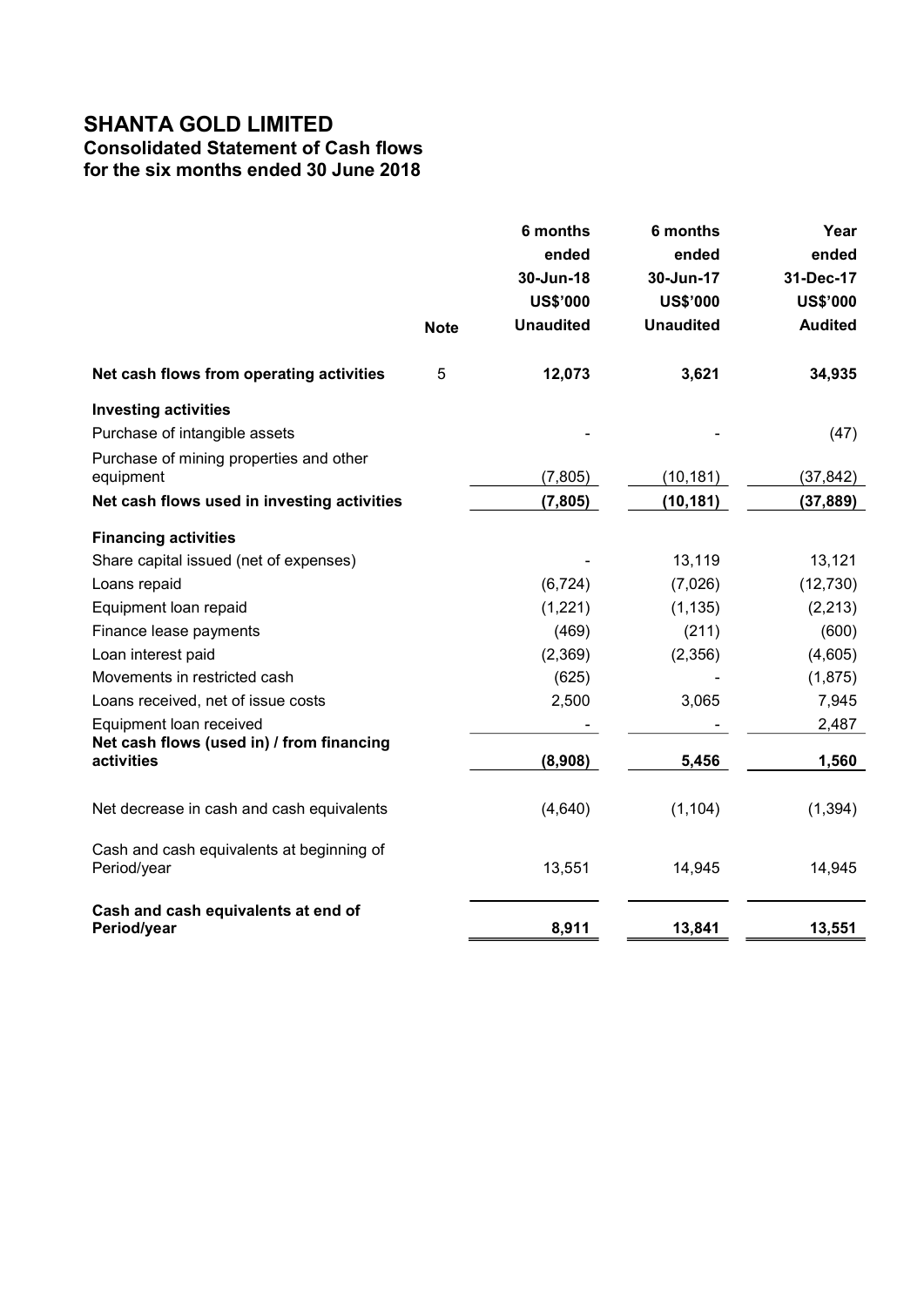## SHANTA GOLD LIMITED Notes to the Consolidated Financial Information for the six months ended 30 June 2018

### 1. General information

Shanta Gold Limited (the "Company") is a limited company incorporated in Guernsey. The Company is listed on the London Stock Exchange's AIM market. The address of its registered office is 11 New Street, St Peter Port, Guernsey, GY1 3EG. The interim consolidated financial information was approved by the Board and authorised for issue on 16 August 2018.

### 2. Basis of preparation

The consolidated interim financial information has been prepared using policies based on International Financial Reporting Standards (IFRS and IFRIC interpretations) issued by the International Accounting Standards Board ("IASB") as adopted for use in the EU. The consolidated interim financial information has been prepared using the accounting policies which will be applied in the Group's financial statements for the year ending 31 December 2018.

The consolidated interim financial information for the Period 1 January 2018 to 30 June 2018 are unaudited and incorporate unaudited comparative figures for the interim Period 1 January 2017 to 30 June 2017 and the audited comparative figures for the year to 31 December 2017. It does not include all disclosures that would otherwise be required in a complete set of financial statements and should be read in conjunction with the 2017 Annual Report.

The half year financial information for the six months ended 30 June 2018 set out in this document does not comprise the Group's statutory accounts as defined in Companies (Guernsey) Law 2008 and accordingly this half year financial information is not considered to be the company's statutory accounts. The statutory accounts for the year ended 31 December 2017, which were prepared under EU endorsed IFRS, have been delivered to the Registrar of Companies. The auditors reported on these accounts; their report was unqualified and did not include reference to any matters to which the auditor drew attention by way of emphasis.

The same accounting policies, presentation and methods of computation are followed in the interim consolidated financial information as were applied in the Group's latest annual audited financial statements except for those that relate to new standards and interpretations effective for the first time for periods beginning on (or after) 1 January 2018, and will be adopted in the 2018 annual financial statements.

The following new standards and interpretations became effective on 1 January 2018 and have been adopted by the Group:

- IFRS 15 has replaced IAS 18 Revenue and IAS 11 Construction Contracts as well as various interpretations previously issued by the IFRS Interpretations Committee. The Group's accounting policies have remained unchanged from those previously disclosed in the 2017 annual financial statements.
- IFRS 9 has replaced IAS 39 Financial Instruments: Recognition and Measurement. All financial assets of the Group continue to be classified and measured at amortised cost, except for the derivative assets which are classified and measured at fair value through profit or loss. There are no material financial assets subject to the expected credit loss model defined within IFRS 9, except for cash. The level of credit risk that the Group is exposed to has not given rise to material allowances within the expected credit loss model. The adoption of the new standard has not had a material impact on the modification of the convertible loan note in the period. Similarly, the impact of the retrospective application of IFRS 9 on the prior modification of the convertible loan note in 2016 was not material and the Group has chosen not to restate comparatives on adoption of IFRS 9.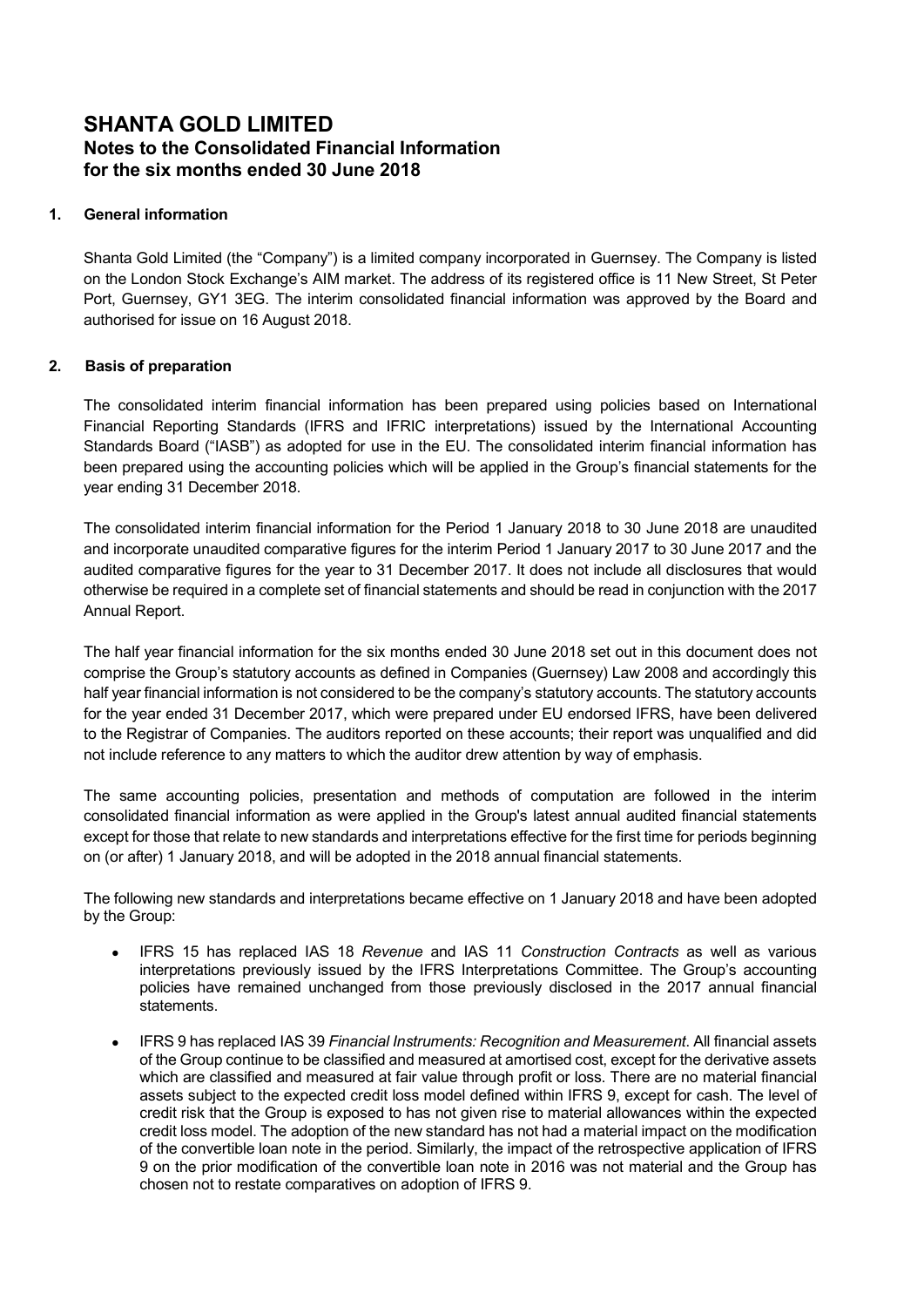# SHANTA GOLD LIMITED Notes to the Consolidated Financial Information for the six months ended 30 June 2018 (continued)

### 3. Earnings per share

Basic earnings / (loss) per share is calculated by dividing the profit / (loss) attributable to the ordinary shareholders by the weighted average number of ordinary shares outstanding during the Period/year.

There were share incentives outstanding at the end of the Period that could potentially dilute basic earnings per share in the future.

At 30 June 2017 the potential ordinary shares were anti-dilutive as the Group was in a loss making position and therefore the conversion of potential ordinary shares would serve to decrease the loss per share from continuing operations. Where potential ordinary shares are anti-dilutive a diluted earnings per share is not calculated and is deemed to be equal to the basic earnings per share.

|                                               |                 | <b>Unaudited</b>                |                     |                 | <b>Unaudited</b>                |                     |                 | <b>Audited</b>                  |                     |  |
|-----------------------------------------------|-----------------|---------------------------------|---------------------|-----------------|---------------------------------|---------------------|-----------------|---------------------------------|---------------------|--|
|                                               |                 | 30-Jun-18                       |                     |                 | 30-Jun-17<br>31-Dec-17          |                     |                 |                                 |                     |  |
|                                               | <b>Profit</b>   | Weighted<br>avg no of<br>shares | Per share<br>amount | <b>Loss</b>     | Weighted<br>avg no of<br>shares | Per share<br>amount | <b>Profit</b>   | Weighted<br>avg no of<br>shares | Per share<br>amount |  |
|                                               | <b>US\$'000</b> | (000)                           | (Cents)             | <b>US\$'000</b> | ('000)                          | (Cents)             | <b>US\$'000</b> | (000)                           | (Cents)             |  |
| Basic<br>earnings<br>(loss)                   | 7,109           | 774.488                         | 0.918               | (2, 143)        | 593,102                         | (0.361)             | 4,153           | 679.438                         | 0.612               |  |
| <b>Diluted</b><br>earnings<br>$(\text{loss})$ | 7,109           | 776,134                         | 0.916               | (2, 143)        | 593,102                         | (0.361)             | 4,153           | 689,325                         | 0.604               |  |

### 4. Loans and borrowings

|                                                                        | $30 - Jun$<br>2018                  | $30 - Jun$<br>2017<br>as restated*  | $31 - Dec$<br>2017                |
|------------------------------------------------------------------------|-------------------------------------|-------------------------------------|-----------------------------------|
|                                                                        | <b>US\$'000</b><br><b>Unaudited</b> | <b>US\$'000</b><br><b>Unaudited</b> | <b>US\$'000</b><br><b>Audited</b> |
| Amounts payable within one year<br>Loans payable to Investec Bank less |                                     |                                     |                                   |
| than 1 year $(a)$                                                      | 10,686                              | 10,686                              | 10,686                            |
| Equipment Finance (b)                                                  | 585                                 | 579                                 | 579                               |
| Finance lease (c)                                                      | 90                                  | 91                                  | 154                               |
| Finance lease $(d)$                                                    | 1,669                               | 560                                 | 1,844                             |
| Silver stream (e)<br>Loans payable to Exim Bank less than 1            | 1,582                               | 1,768                               | 1,533                             |
| year (f)                                                               | 2,947                               | 602                                 | 2,465                             |
| Equipment loan (g)                                                     | 793                                 | 1,761                               | 824                               |
|                                                                        | 18,352                              | 16,047                              | 18,085                            |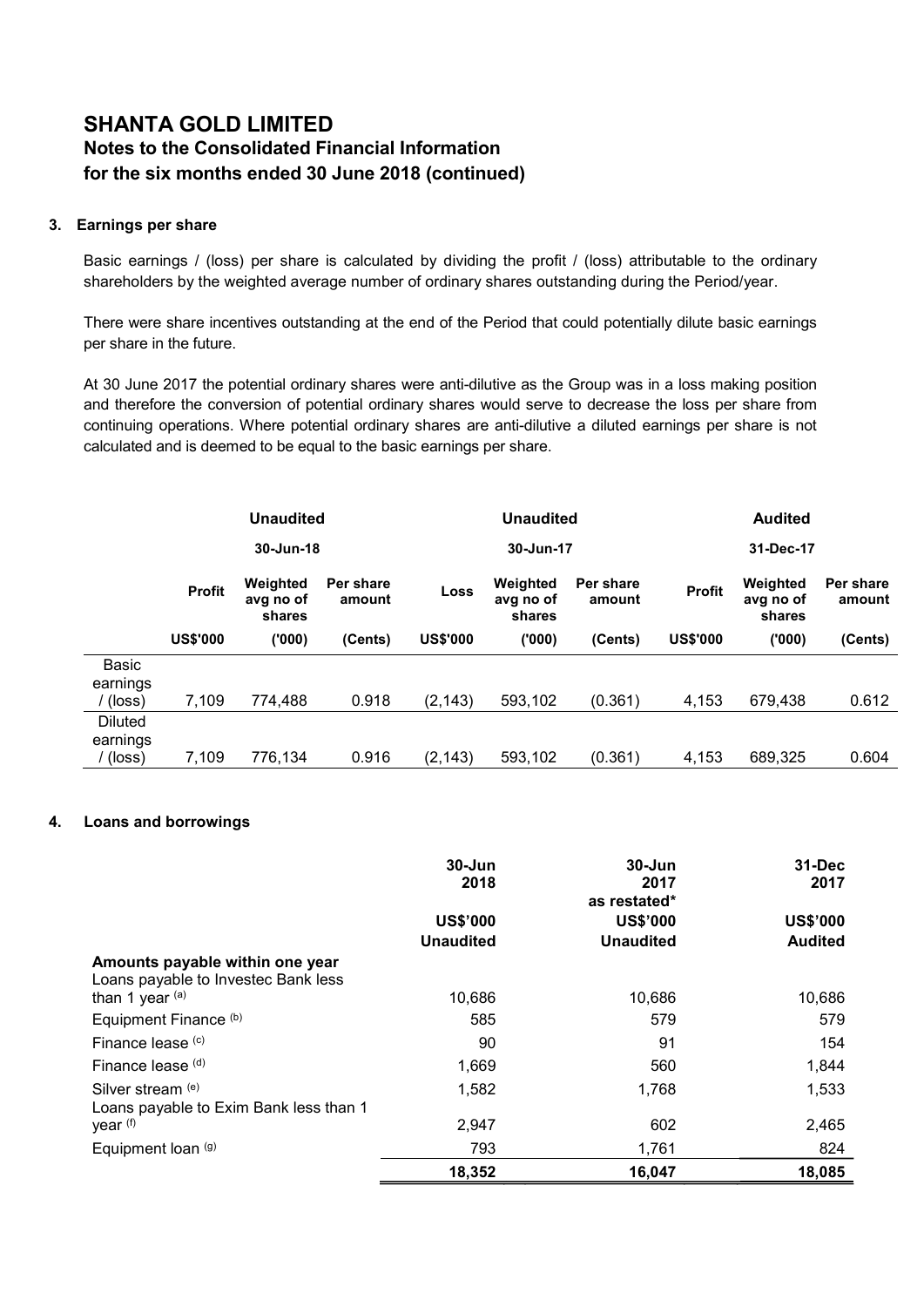## Notes to the Consolidated Financial Information for the six months ended 30 June 2018 (continued)

### Amounts payable after one year

| Loans payable to Investec Bank more<br>than 1 year $(a)$ | 10,701 | 21,387 | 16,044 |
|----------------------------------------------------------|--------|--------|--------|
| Equipment Finance (b)                                    |        | 724    | 290    |
| Finance lease (c)                                        | -      | 136    |        |
| Finance lease (d)                                        |        | 1.641  | 795    |
| Silver stream (e)                                        | 2,967  | 4.474  | 3,611  |
| Loans payable to Exim Bank more than                     |        |        |        |
| 1 year $(f)$                                             | 6,037  | 1,765  | 5,256  |
| Equipment loan (g)                                       | 706    | 15     | 1,136  |
|                                                          | 20,411 | 30,142 | 27,132 |

\*For presentational purposes the 30 June 2017 Silver Stream obligation has been split between current and non-current liabilities.

#### (a) Investec Loan

Loan from Investec Bank in South Africa relates to a drawdown of US\$40 m from two facilities totalling US\$40 m obtained in May 2015. The facilities bear an annual interest rate of 3-month USD LIBOR +4.9% and are secured on the bank account which is credited with gold sales, the shares in Shanta Mining Company Limited ("SMCL") and a charge over the assets of SMCL. Both facilities were fully drawn in previous years.

Facility A is for US\$20 m and was used to pay the outstanding FBN Bank Ltd loan, accrued interest of US\$101,000 and loan arrangement fees of US\$600,000. Capital repayments of US\$1.17 m are due every quarter end starting on 30 June 2016.

Facility B of US\$20 m is a standby facility to be drawn as and when required to meet working capital requirements. During 2017 this was termed out and converted into a term facility of which repayment of the drawn facility amount began in the quarter ending 30 June 2017 on a quarterly basis over 3 years with capital repayments of US\$1.54 m.

Both these facilities are secured by means of

- A deed of debenture setting out the fixed and floating charge debenture governed by Tanzanian law over all assets and undertakings of SMCL and made between the Investec and the Security Agent, including any immovable property, moveable property, the Mining Licences, the relevant Prospecting Licences and surface right lease or access agreements and the assignment/charge over Investec's rights under and in terms of all bank accounts, material documents, insurances and insurance proceeds and all loans against any other member of the Group but excluding assets over which a Permitted Security Interest has been created;
- A deed of debenture setting out the fixed and floating charge debenture governed by Tanzanian law over all assets and undertakings of Shield Resources Limited and made between Shield Resources Limited and the Security Agent, including any immovable property, moveable property, the relevant Prospecting Licences and surface right lease or access agreements and the assignment/charge over Shield Resources' rights under and in terms of all bank accounts, insurances, insurance proceeds and all loans and claims of Shield Resources against any other member of the Group but excluding assets over which a Permitted Security Interest has been created;
- Together there is a registered charge of US\$55,000,000 (which includes a margin facility for gold forward sales of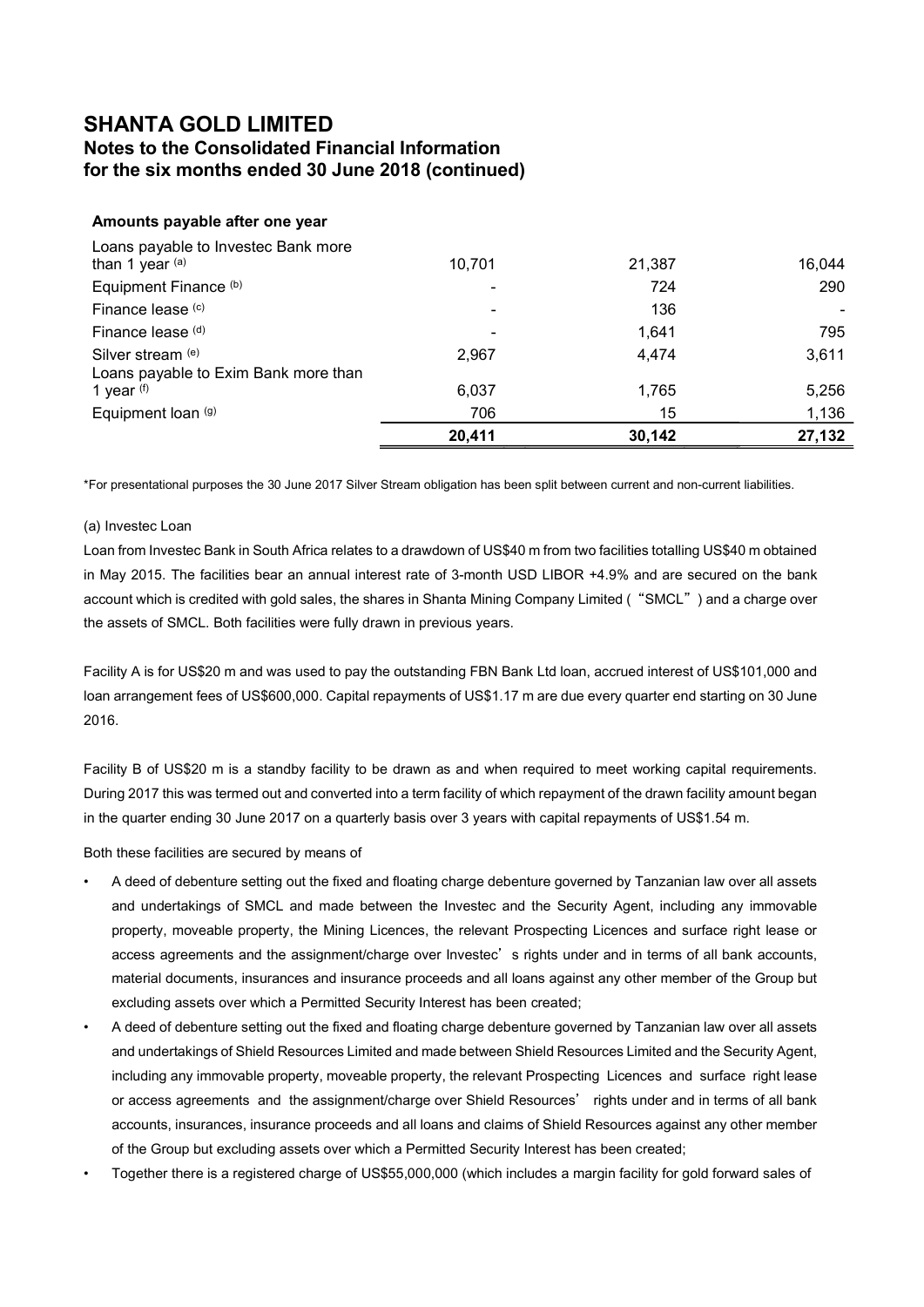## SHANTA GOLD LIMITED Notes to the Consolidated Financial Information for the six months ended 30 June 2018 (continued)

up to US\$15,000,000) against the mineral and prospecting rights of both Shanta Mining Company Limited and Shield Resources Limited;

• Shareholder Pledge which means each written deed entitled share pledge governed by Tanzanian law in terms of which each of Shanta Gold and Shanta Holdings pledges the shares it holds in the Borrower in favour of the Security Agent and assigns and charges all its loans and claims against the Borrower and other members of the Group in favour of the Security Agent and the Shield Resources Pledge which means each written deed entitled share pledge governed by Tanzanian law in terms of which Boulder Investments pledges the shares it holds as Agent and assigns and charges all its loans and claims against Shield Resources in favour of the Security Agent;

Guarantees from Shanta Gold Limited, Shanta Gold Holdings Limited and Shield Resources Limited have been issued in favour of the Security Agent in respect of the above loan facilities.

#### (b) Equipment Loan

The loan is in respect of a crusher/screening plant acquired from Sandvik SRP AB, Sweden and is payable in 20 equal quarterly instalments commencing on 15 August 2014 and bears interest at a rate of 6% per annum.

#### (c) Finance Lease

This is in respect of a lease to acquire Heavy Fuel Oil (HFO) fuel storage tanks from Oryx Oil Company Limited for a capital amount of US\$667,591 repayable monthly over sixty months commencing on 1 August 2014. This is classified as a finance lease because the rentals period amounts to the estimated useful economic life of the asset and after five years, the assets will be bought outright by the Company by paying a nominal amount.

#### (d) Finance Lease

This is in respect of a lease to acquire mobile equipment from Sandvik, a capital amount of €4,634,000 (US\$5,261,000) repayable monthly over thirty-six months commencing on 15 June 2016 for Tranche 1 and 14 September 2016 for Tranche 2 and payable quarterly. This is classified as a finance lease because the rentals period amounts to the estimated useful economic life of the asset and after three years, the assets will be bought outright by the Company by paying a nominal amount.

#### (e) Silver stream

The Company entered into a Silver Streaming agreement ("SSA") with Silverback Limited ("Silverback"), a privately held Guernsey-based investment company, under which Silverback paid the Company an advanced payment of US\$5.25 m on closing in November 2016. Silverback will also pay the Company an ongoing payment of 10% of the value of silver sold at the prevailing silver price at the time of deliveries which will be made annually. The SSA relates solely to silver by-product production from New Luika Gold Mine with minimum silver delivery obligations totalling 608,970 oz. Ag over a 6.75 year period. There is a requirement to settle any shortfall in silver delivery from the minimum obligation in cash. The term of the SSA is 10 years during which time the Company will sell silver to Silverback and receive ongoing payments of 10% of the silver sold at the prevailing silver price. However, the Company has no minimum ounce obligations after 2022.